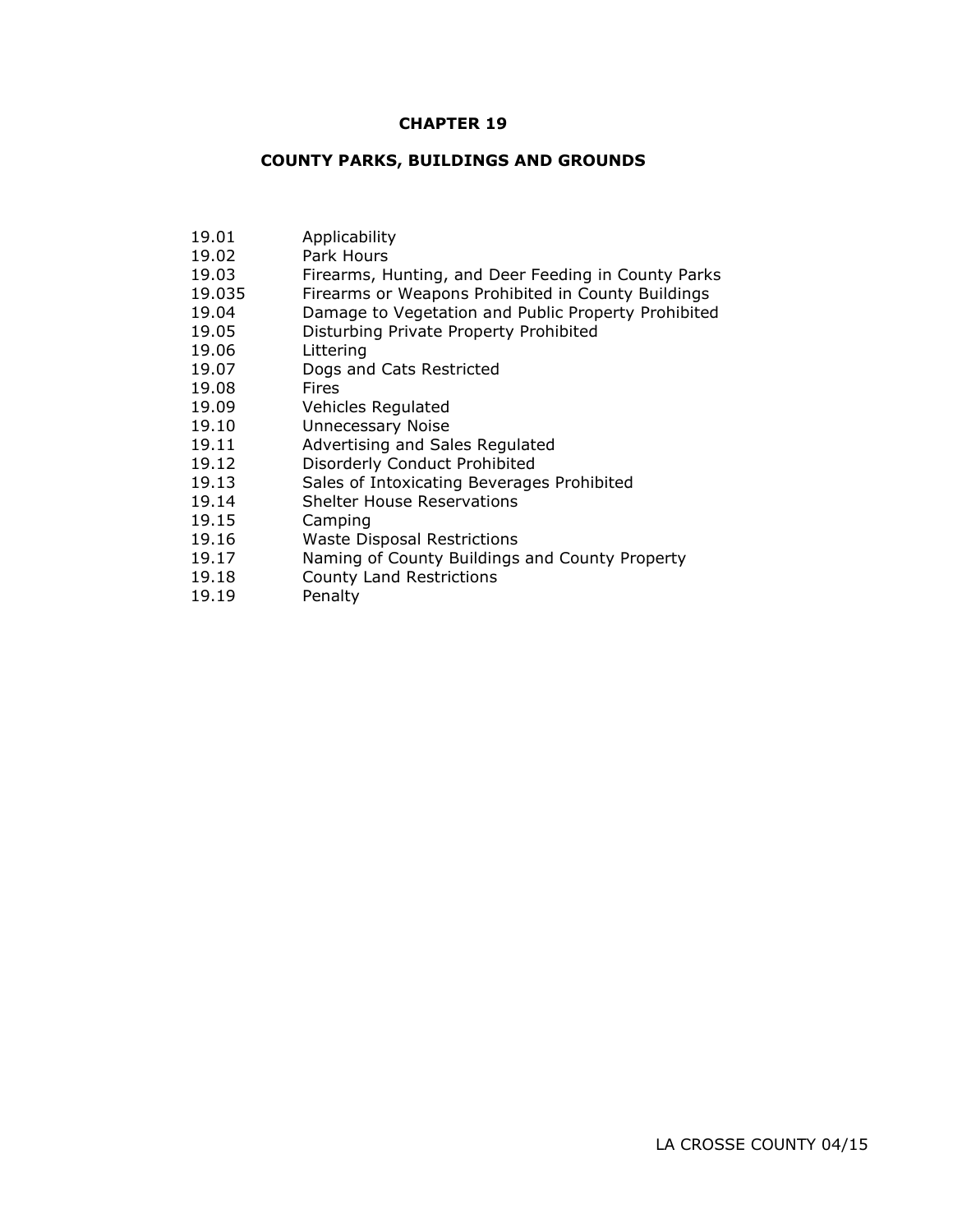19.01 APPLICABILITY. This chapter shall apply to all County parks and County-owned buildings and grounds in La Crosse County.

19.02 PARK HOURS. Except as provided in s. 19.15, no person shall be in any County park between 10 p.m. and 5 a.m. without the written permission of the Facilities Director or his/her assigned designee.

19.03 FIREARMS, HUNTING, AND DEER FEEDING IN COUNTY PARKS.

(1) A person who complies with state law regarding the possession of firearms may have in his or her possession or under his/her control a firearm in County Parks unless there is a special event as defined by Wis. Stat. s. 943.13(1e)(h) and the person has been notified not to enter or remain at the special event in the County Park while carrying a firearm.

(2) No person shall trap or disturb any wild animals or birds within any County park, but any person may use a County park for access to public hunting areas and grounds.

(3) No person shall discharge, or cause to be discharged, any missile from any firearm, airgun, slingshot, bow and arrow or other weapon in any County park, except in properly designated areas or ranges.

(4) No person in Goose Island Park shall feed deer at any time.

(5) Exception. The Public Works and Infrastructure Committee may approve deer management plans, allow special deer hunts in County parks, and grant exceptions to the prohibitions set forth in subsections 1 through 4 above, subject to County Board approval.

19.035 FIREARMS OR WEAPONS PROHIBITED IN COUNTY BUILDINGS.

(1) No person carrying a firearm or weapon as defined by state law shall enter any building owned, operated, or controlled by La Crosse County where the building is posted in accordance with state law by the Facilities Director and/or his or her designee that the person shall not enter or remain in the building while carrying a firearm or weapon.

(2) The prohibition under par (1) does not apply to any of the following:

(a) A law enforcement officer.

(b) A weapon in a courthouse or courtroom if a judge who is a licensee as defined in Wis. Stat. s.  $175.60(1)(d)$  is carrying the weapon or if another licensee, whom a judge has permitted in writing to carry a weapon, is carrying the weapon.

(c) A weapon in a courthouse or courtroom if a district attorney, or an assistant district attorney, who is a licensee as defined in Wis. Stat. s. 175.60(1)(d) is carrying the weapon.

(3) It is unlawful for person carrying a firearm or weapon except a law enforcement officer to enter or remain at any special event on land owned by La Crosse County where the organizers of the special event have notified the person not to enter or remain at the special event while carrying a firearm. This provision does not apply if the firearm or weapon is in a vehicle driven or parked in the parking facility to any part of the special event grounds used as a parking facility.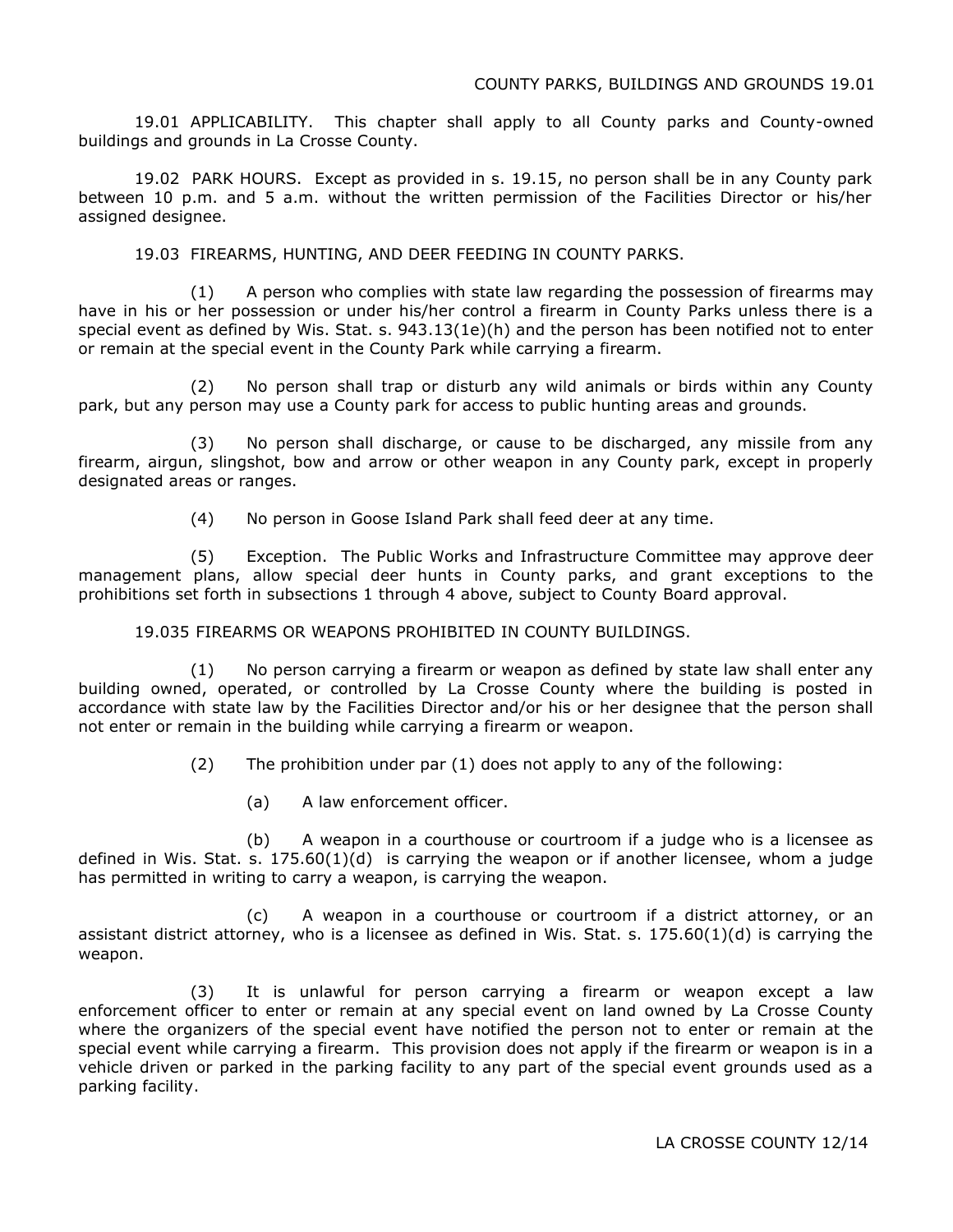(4) All buildings and land affected by this ordinance shall be posted by the Facilities Director or by a person designated by the Facilities Director with signs that are at least 5 inches by 7 inches that notify a person that firearms or weapons in said building or on said property are prohibited.

19.04 DAMAGE TO VEGETATION AND PUBLIC PROPERTY PROHIBITED. No person shall disturb, molest, deface, remove or destroy any trees, shrubs, plants or other natural growth; carve on any rocks, signs, walls or structures; drive nails in trees; or disturb, destroy, damage or deface any park building, sign, fence, table, fireplace or other County property.

19.05 DISTURBING PRIVATE PROPERTY PROHIBITED. No person shall disturb, molest, damage or remove the property or personal effects of others while in a County park or on County lands.

19.06 LITTERING. No person shall dispose of any garbage, bottles, tin cans, paper or other waste material in any manner except by placing the same in receptacles provided for such purpose; nor shall any person dump any such refuse on County park lands or in any lake or stream within any County park.

19.07 DOGS AND CATS RESTRICTED. No person having charge or control of any dog or cat shall allow such dog or cat to run at large within a County park, but shall keep such dog or cat under control on a leash at all times.

(a) EXCEPTION. Dogs are permitted to be off-leash within the confines of the fenced area designated as a dog park located at Veteran's Memorial Park.

19.08 FIRES. No person shall build any campfire or burn any rubbish on any County lands except in designated fireplaces or sites in County parks; nor shall any person throw away any cigarettes, cigars or pipe ashes without first extinguishing them.

19.09 VEHICLES REGULATED.

(1) DRIVING. No person shall drive any automobile, truck, motorcycle or other vehicle in a reckless manner or at a speed greater than the established speed limits as posted on signs along County park roads;

(2) PARKING. No person shall park or leave unattended any automobile, truck, trailer, wagon, motorcycle, boat or other similar equipment except in areas designated for such purposes.

(3) RESTRICTIONS. It is illegal to operate any motorized vehicle, including but not limited to snowmobiles, trail bikes, and all terrain vehicles, on lands owned by the County of La Crosse except where their use is authorized by posted notice or permit.

19.10 UNNECESSARY NOISE. No person shall operate any stereo, sound track, amplified loud speaker or other mechanical device that produces undue or unreasonable noise nor shall any person verbally or in any other way produce undue or unreasonable noise in any County park which disturbs or tends to disturb or annoy others. No live music bands, mobile disc jockey services, or amplified musical instruments shall be allowed in any County park; except the Facilities Director may authorize live music bands, mobile disc jockey services or amplified musical instruments at County approved special events or use a amplified loudspeaker in case of an emergency.

19.11 ADVERTISING AND SALES REGULATED.

LA CROSSE COUNTY 04/21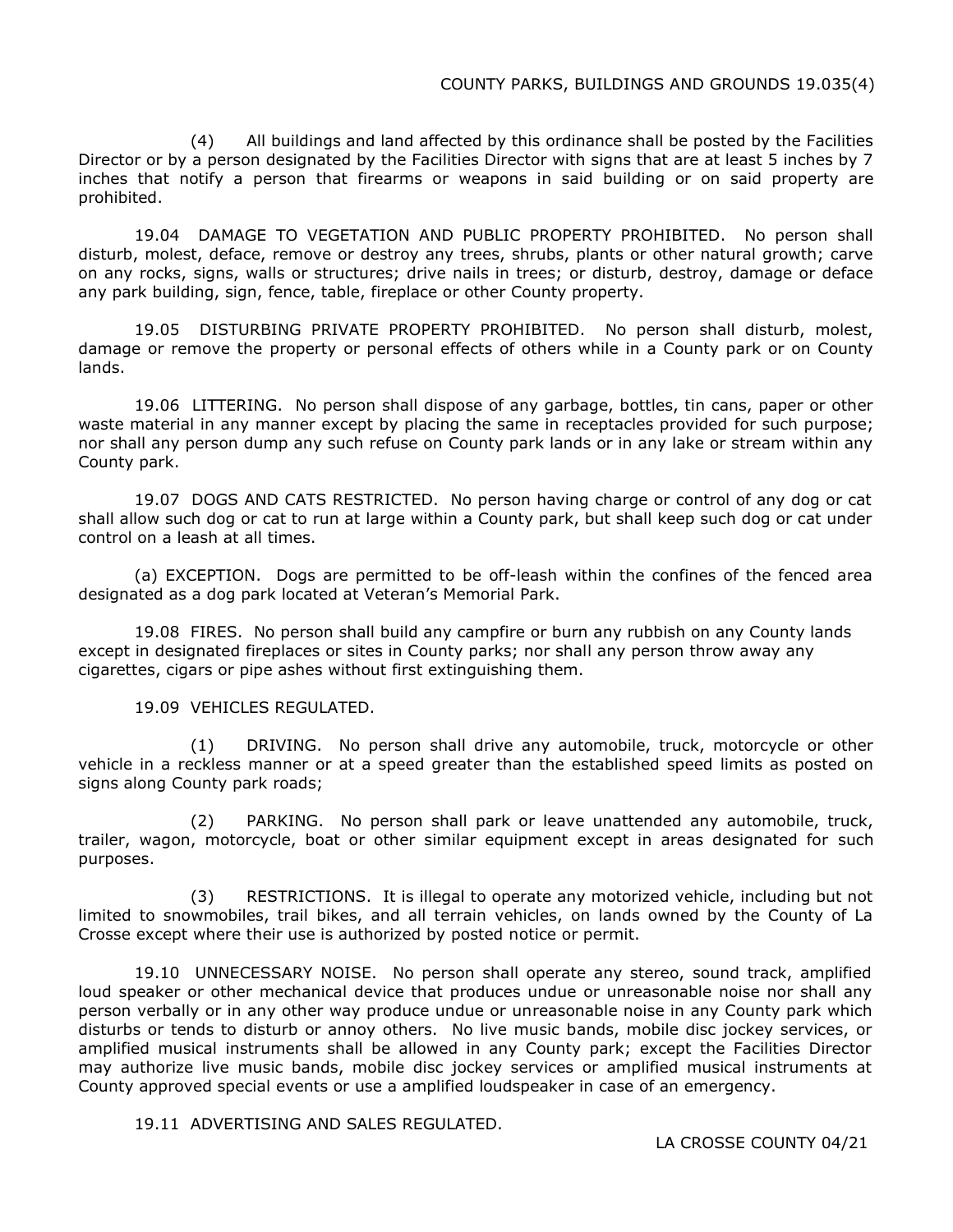(1) ADVERTISING. No person shall distribute any handbill or other advertising matter in any County park without a written permit from the Facilities Director.

(2) SALES. No person shall peddle or solicit business or operate concessions or stands in any County park without the written permission of the Public Works and Infrastructure Committee.

19.12 DISORDERLY CONDUCT PROHIBITED. No person shall engage in any disorderly conduct as defined by s. 947.01(1), Wis. Stats., in any County park, nor shall any intoxicated person be or remain in any County park.

19.13 SALES OF INTOXICATING BEVERAGES PROHIBITED. No person shall sell or offer for sale any intoxicating liquors or fermented malt beverages in any County park, except as authorized by the Public Works and Infrastructure Committee.

19.14 SHELTER HOUSE RESERVATIONS.

(1) PROCEDURE.

(a) Any person 18 years of age or older, desiring to reserve a park shelter house, shall apply to the Facilities Department for a shelter house permit. Such requests shall be handled by the Facilities Department on a "first come, first serve" basis.

(b) No reservations shall be accepted prior to the first business day of January of any year.

(2) FEES. Rental fees and deposits for shelter houses and park facilities shall be determined by the County Board and shall be subject to change from time to time. Youth organizations using the shelter houses and facilities during the week shall be entitled to use the facilities for one-half the regular fee. All groups and individuals using park facilities shall be held responsible for excessive clean-up charges and for damages to the facilities for such use.

(3) EXCEPTIONS. Nothing herein shall prohibit the Public Works & Infrastructure Committee from making advance reservations for such special events and conventions as the Committee deems necessary.

19.15 CAMPING.

(1) PERMIT REQUIRED. No person shall camp, picnic, or remain in the designated camping areas in Veterans Memorial Campground and Goose Island Campground without a valid County permit. No person shall camp in any County park without a valid County permit. Camping is only allowed in designated camping areas.

(2) PERMIT FEES.

(a) Fees as determined by the County Board, per night per camping unit and for electrical and water hook-up, shall be paid on receipt of the camping permit. The permit must be placed where it can be inspected by personnel designated by the Facilities Director.

(b) Discounts. A senior citizen shall receive a discount as determined by the County Board when the camper presents a valid discount card showing that the person is 60 years of age or older. Persons camping 7 consecutive nights shall receive the  $7<sup>th</sup>$  night free of the regular fee, however, payment must be made for electrical and/or water service. These discounts do not apply to monthly or seasonal use rates.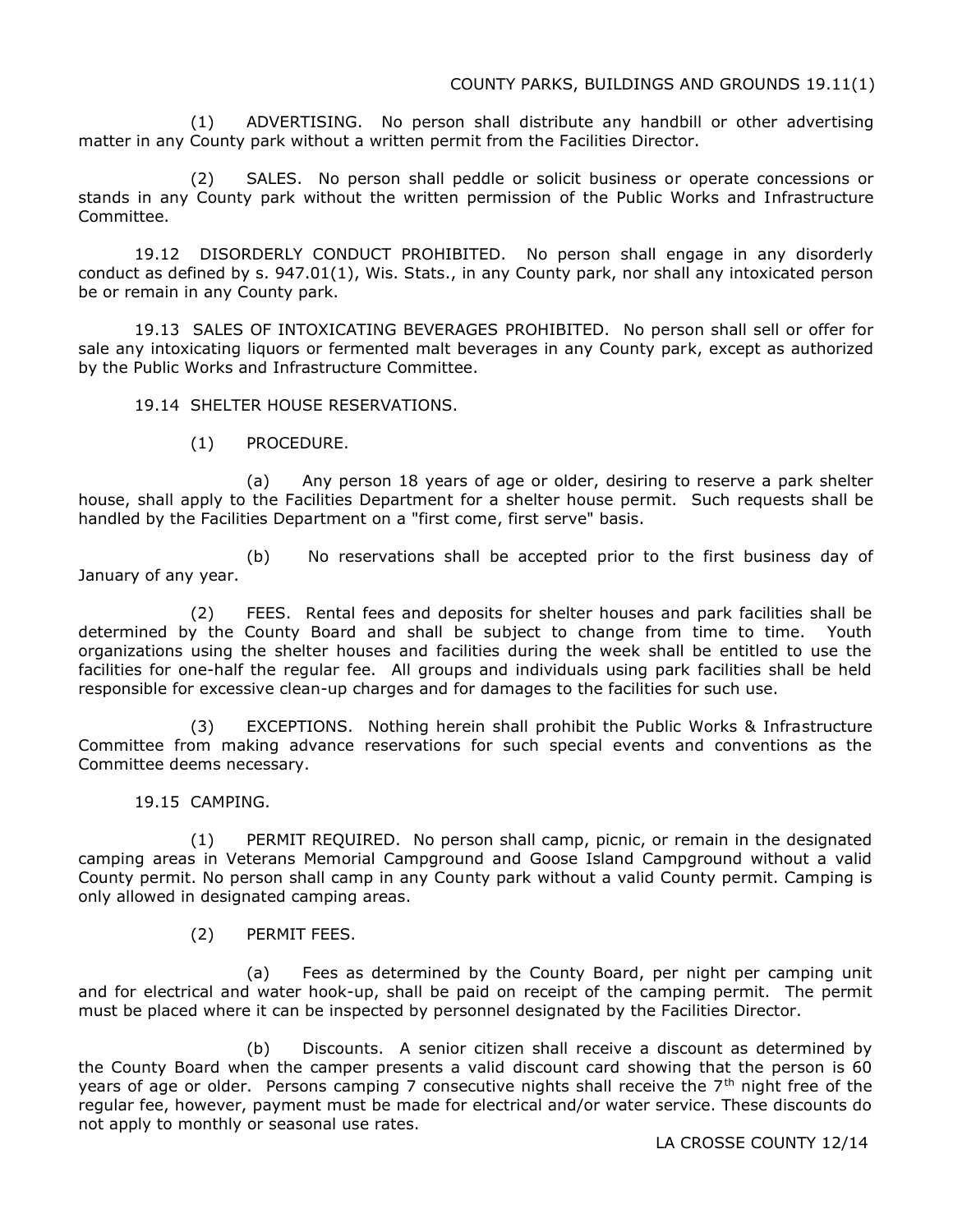(c) The monthly (28 nights) site rental charge and the seasonal rate for a site at Veterans Memorial Campground and Goose Island Campground shall be determined by the County Board. These sites shall be made available upon a first come, first serve basis. Reservations for Goose Island Campground may be accepted the first business day of January of each year. (Monthly and seasonal rates shall not be available to tenters.) Monthly and seasonal camping sites shall be designated by the Facilities Director.

(d) All of the rates under this section shall be determined from time to time by the County Board without the requirement of an amendment to this Code.

(3) CAMP UNIT DEFINED. For the purpose of this section, any of the following groups is a "camp unit" and shall be subject to the provisions of this section:

- (a) One tent occupying 1 unit site.
- (b) Two connected tents occupying only 1 unit site and used by only 1

family.

- (c) One trailer equipped to be lived in or slept in.
- (d) One car, truck, bus or other vehicle used for living or sleeping quarters.
- (e) A sleeping bag, hammock or similar device used for sleeping with no

other shelter.

(f) Any special situation regarding "camp units" not covered above shall be handled by the Facilities Director.

(4) REGISTRATION. All camp units shall register for a permit prior to occupancy. Any camp unit must register upon request by County authorized personnel.

(5) CAMPING RESTRICTED.

(a) Length of Stay. Campers may remain in the camp area for no more than 14 days provided, upon leaving the camp area for 2 days, a camper may re-enter for another 14-day period. This provision is not applicable to the monthly or seasonal rental spaces provided in s. 19.15(2)(c).

(b) Camping Season. Camp areas and facilities in County parks shall be open for use as determined by the Facilities Director from year to year.

(c) Tables. Each camp unit shall be allowed 1 table only.

(d) Quiet Time. Visitors must be out of the camp area and quiet maintained at 11:00 p.m.

(e) Mini-Bikes. No mini-bikes, ATV's, golf carts or other mechanized unlicensed vehicle shall be driven in any County Park, except as authorized by the Facilities Director.

(f) Utility Building and Laundry Room Restrictions. No person shall clean fish or water fowl, wash dishes, or take hot water from the utility building or laundry room.